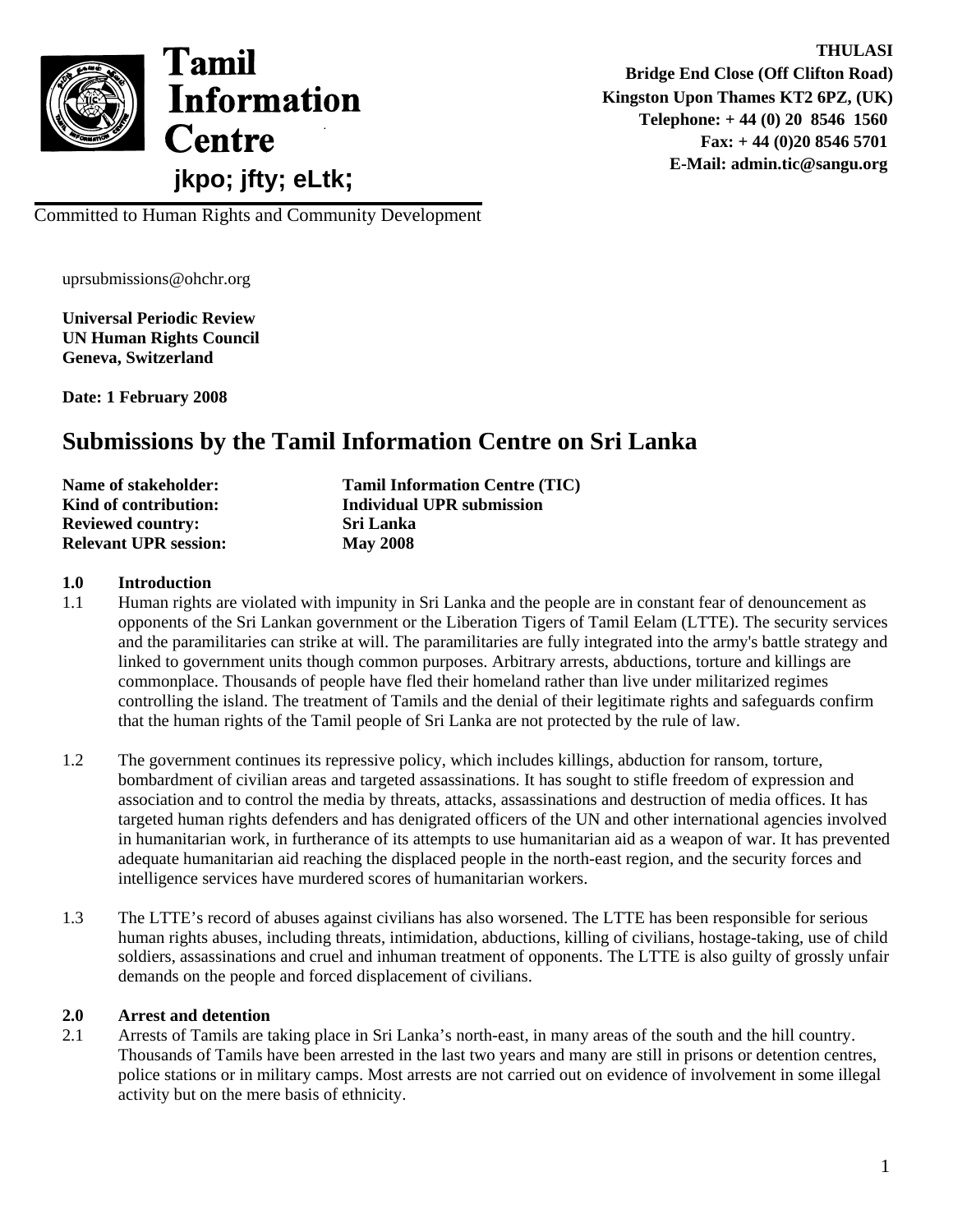- 2.2 A large number of Tamils, including women and students were rounded-up in the Colombo area between 29 November and 4 December 2007 and subject to degrading treatment. The government said on 5 December 2007 that 2,554 Tamils were taken into custody, 2,352 were released after interrogation, and 202 were detained for further investigation. These statistics are open to question. The security forces often deliberately neglect to record the names of all the persons taken into custody during round-ups and this has led to disappearance of hundreds of Tamils. The arrests took place during cordon and search operations although most victims were in possession of more than one identity document - such as national identity cards, passports, police registration certificates, Village Headman certificates and evidence of employment or trade in Colombo. The persons were not informed of the reasons for the arrest or detention. Their relatives were not informed of the whereabouts of the detainees. The security forces are not following even the few safeguards provided in the Emergency Regulations (ER) and the Presidential Directives.
- 2.4 The ER and the Prevention of Terrorism Act (PTA) give wide powers to the security forces and State officers, and both laws have been condemned as falling far below international standards by the UN and international human rights agencies, which have been repeatedly calling on the government to repeal these laws or introduce the necessary amendments to bring them into line with international standards. The Sri Lankan government has not only ignored these calls but has used these draconian laws to the fullest extent resulting in grave human rights violations. The ERs and the PTA, which are almost exclusively used against the Tamil community, encourage impunity among the security forces, and have led to arbitrary arrests, illegal detention, torture, rape, disappearance and extra-judicial executions.

## **3.0 Torture**

- 3.1 Torture and ill-treatment are carried out by the armed forces, paramilitary groups and the police in military camps and police stations. There are allegations of sexual violence and abuse of women and children in custody, and intimidation of and threats against persons reporting torture. There are no effective witness and victim protection mechanisms in cases of torture. Torture has continued in Sri Lanka for several decades and is widespread, systematic and institutionalized, despite international condemnation.
- 3.2 The military and the police use various extreme physical and psychological beastly torture methods. Some of these are as follows: 1) beating with plastic pipes filled with cement, batons, belts or chains; 2) stamping wearing boots; 3) Hanging by the legs and beating all parts of the body; 4) burning with cigarettes; 5) suffocating by covering the head with plastic bags soaked in petrol; 6) beating on the soles of the feet; 7) inserting bottle, baton or barbed wire into the rectum; 8) applying chilli powder or other material to sensitive parts of the body; 9) detaining in a dark room; 10) kicking and punching repeatedly; 11) tying to a chair and beating; 12) tying the hand together and hanging from a pole; 13) giving electric shocks; 14) repeatedly smashing the head on a wall; inserting needles into finger nails and other parts of the body; 16) injecting liquids into various parts of the body; 17) deprivation of sleep.
- 3.3 Some of the victims of torture have been forced to join paramilitary groups, give evidence against other people or to spy for the military. The Tamil victims are almost always forced to sign a confession under torture or threat of torture and these confessions are used in evidence against them in court. The provisions of the ER and PTA which allow confessions as evidence in court encourage torture.

## **4.0 Killings and death threats**

4.1 More than 5,000 people are reported to have died in north-east Sri Lanka since August 2006. These include extra-judicial executions. The Sri Lankan security forces, the non-state paramilitary groups aligned to the military and the LTTE are responsible for the killing of civilians. TIC sources have compiled a list of 1,907 deaths in the north-east between September 2005 and April 2007. There were 1,064 civilians among the dead, including 95 women and 133 children.<sup>1</sup> In many cases of civilian deaths, the killings have been carried out by

 $\overline{a}$ <sup>1</sup> The list does not include all the killings.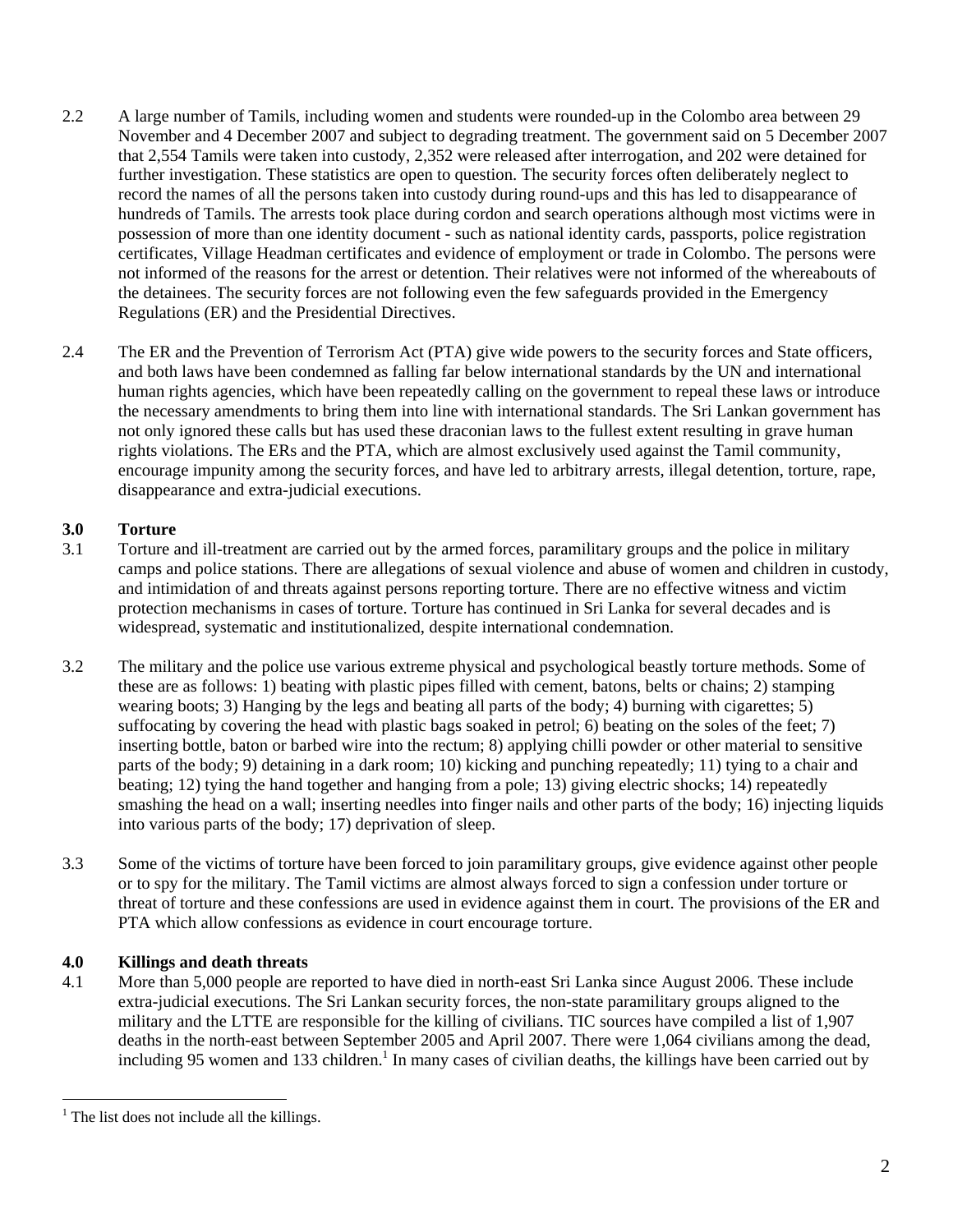the so called "unidentified persons" arriving at homes and shooting them or taking them away to other places and murdering them.

4.2 Many civilians, including journalists, human rights defenders, officers of NGOs, government officers and even Tamil MPs have received death threats from the military. Many of those threatened have taken refuge in the Jaffna prison, where they are held along with other prisoners. The military has also directly threatened members of the judiciary with death, and the judges in army-controlled areas of the north-east are unable to perform their duties effectively.

## **5.0 Disappearances**

- 5.1 In Colombo and other areas of southern Sri Lanka, 88 Tamils were abducted since February 2006. The persons abducted include journalists, students and women. The bodies of 12 people were found later and the fate of 60 people is unknown. Sixteen people were released after paying huge sums of money as ransom, which are paid into named bank accounts. But the Banks and the Police are not willing to investigate contravention of the Prevention of Money Laundering Act No 5 of 2006. Individuals, members of organizations and parliamentarians who investigated the abductions have received death threats.
- 5.2 In addition to the killings, and the disappearances in the east and Colombo, TIC sources have compiled a list of 900 people who went missing in Jaffna alone between December 2005 and August 2007. Of these, 252 were traced subsequently, 129 of whom were found in security force detention (78 were released later). This means, no information had been given by the security forces about detention to the relatives or the Sri Lanka Human Rights Commission (SLHRC) as required by the Presidential Directives. Seventeen people who went missing were brought in vehicles and dropped at various places by unidentified persons. The dead bodies of 13 other persons were later found. According to the list, 648 are still missing and people have witnessed 194 of them being abducted by the security forces.
- 5.3 Disappearance of people takes place during cordon and search operations, at military checkpoints and during curfew hours. People living near military installations are vulnerable. Often abductions are carried out in white vans, a hallmark of military death squads. During search operations, security force personnel in uniform cover their faces with black scarves in order to hide their identity. The daily curfew in Jaffna between 7.00pm and 5.00am and the cover of night enable the security forces to enter into houses and carry out abductions. Because of the curfew, people are vulnerable and there is no way to escape or call for help. The abductors have no difficulty in passing through several checkpoints with the victims.
- 5.4 In addition to abuses by security forces, parents and relatives continue to complain that forcible recruitment by the LTTE is taking place in areas controlled by them as well as other parts of the northeast.

## **6.0 Impunity**

- 6.1 The government's attitude and its refusal to take action on human rights violations are encouraging further abuses and impunity among security forces and government officers. Four Presidential Commissions inquired into 37,662 of the 54,404 complaints of disappearances, which took place between January 1988 and December 1995 and found evidence of disappearance in 21,115 cases. No enquiries have been conducted into another 16,742 cases of disappearances. No further action as been taken in the 21,115 cases where the commissions have recorded the names of the security force personnel responsible for the disappearances. A new Presidential Commission was appointed in 2006 with a mandate to inquire into complaints of abductions, disappearances and unexplained killings. But the government has not published the reports and has failed to take any action on the recommendations.
- 6.2 Human rights violations, including torture, are not probed by the police. In many instances, the investigators themselves have turned protectors or defenders of the perpetrators, and witnesses have been threatened. The security forces have carried out a number of massacres of Tamil civilians, most of which remain un-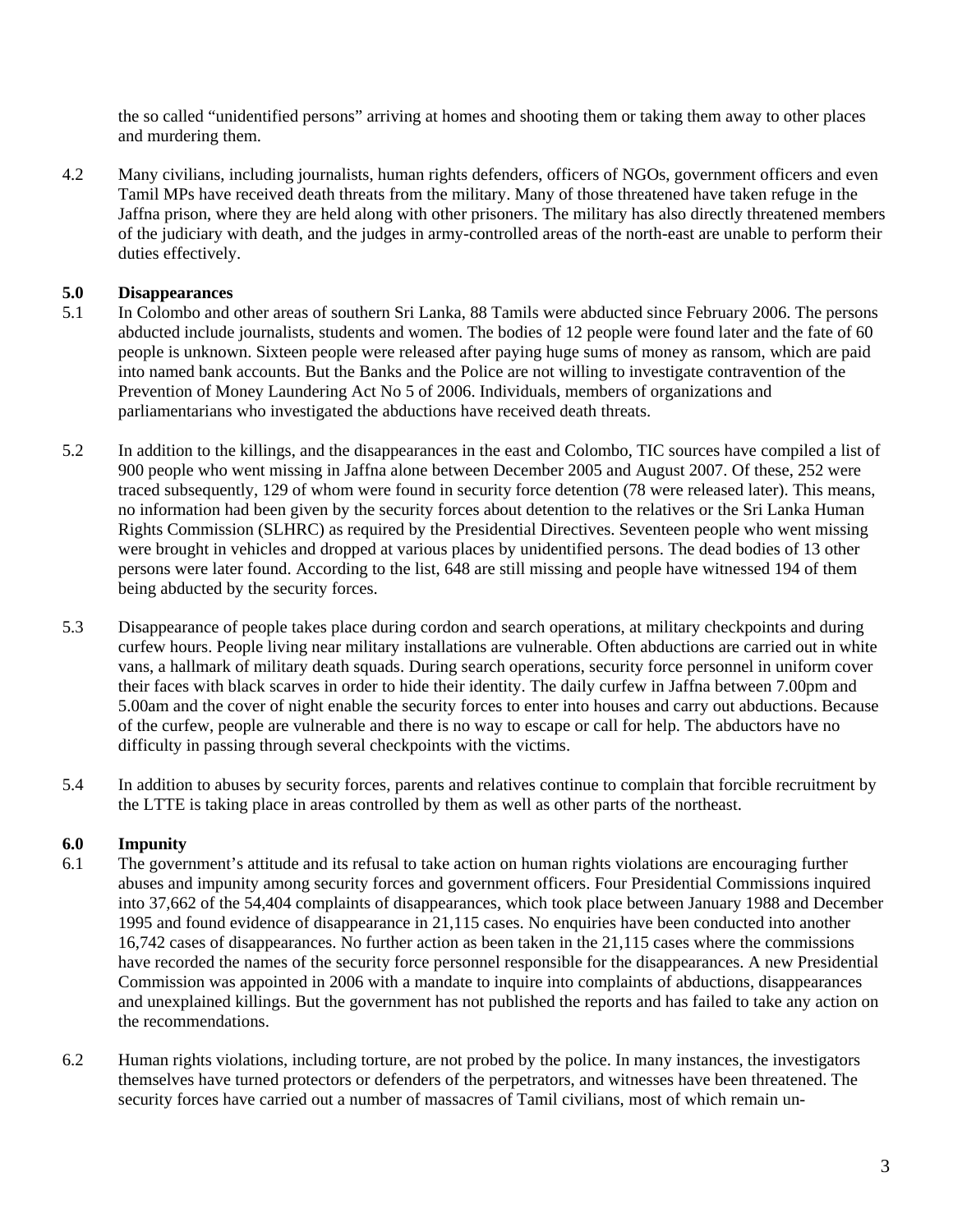investigated. Many Tamil civilians have also been killed in aerial bombardment by the Sri Lanka airforce and the Sri Lankan government has always denied that civilians were killed.

6.3 Since Mahinda Rajapakse became President, the government has encouraged human rights violations against Tamil civilians by the security forces. This is done by government ministers and officers making warmongering statements, the taking the stance that the peace process will begin only after the LTTE is destroyed and the territory under LTTE control is liberated. They are also telling the public not to criticize the security forces, even regarding grave violation of human rights.

#### **7.0 Human rights institutions**

7.1 It is clear from the inaction even in the cases of serious human rights violations, the SLHRC which should be independent, is now functioning fully under the control of the Sri Lankan government and has failed to provide protection to the people in accordance with its mandate. It has failed to adequately monitor human rights violations and to investigate abuses. It lacks transparency and accountability. It has failed systematically to hold inquiries into abuses and publish reports. As a consequence, it has totally lost the confidence of the people and people's institutions.

In June 2007, International Independent Group of Eminent Persons (IIGEP) expressed concern that the conduct of the Presidential Commission appointed by the Sri Lankan government in November 2006 to inquire into complaints of abductions, disappearances and unexplained killings is inconsistent with international norms and standards.

## **8.0 Human rights defenders**

- 8.1 Human rights defenders, journalists and even MPs have been threatened with death or other physical harm to force to keep quiet or abandon the cause they are pursuing. A Tamil MP has informed the TIC that "The threats and pressure come from government ministers and from persons linked to high government authorities". Information received by the TIC indicates that the persons most at risk of abuse in Sri Lanka are human rights defenders who persistently criticize the warring parties for human rights violations; reveal the links of politicians with the police officers and armed gangs involved in abuses; reveal corruption involving members of the administration and law enforcement officers; or reveal abuses against minorities.
- 8.2 Hundreds of human rights defenders have received death threats and many of them have been attacked. Many have left their homes and localities in the face of continued threats and many others have fled the country. Agents of the State including the police, army, and other law enforcement agencies, for whom successive governments of Sri Lanka have been directly accountable, have continued to perpetrate violations against human rights defenders.
- 8.3 Between January 2006 and September 2007, at least 57 humanitarian workers were killed in Sri Lanka. In many of the killings, government agencies, security forces or government-aligned paramilitaries are suspected to be involved. NGOs maintaining a position independent of the government in defense of human rights are under severe pressure from the Sri Lankan government as well as the LTTE and the paramilitary groups. The government has forced some humanitarian agencies to leave the country and denied visas to foreign aid workers. During the past two years, 12 media personnel have been killed in Sri Lanka. President Rajapakse, Defence Secretary Gotabhaya Rajapakse and the army commander have summoned meetings of media representatives on several occasions to warn them against criticizing the war. Trade unions and trade union rights are also under attack in Sri Lanka.

## **9.0 Hostile Supreme Court**

9.1 The Judiciary led by Chief Justice Sarath N. Silva has become a partner of the executive in the violation of the rights of the people. The Chief Justice has warned some lawyers who represent victims of human rights abuses, in open court, that he will remove them from the Lawyers' Roll, if any more human rights cases are filed.